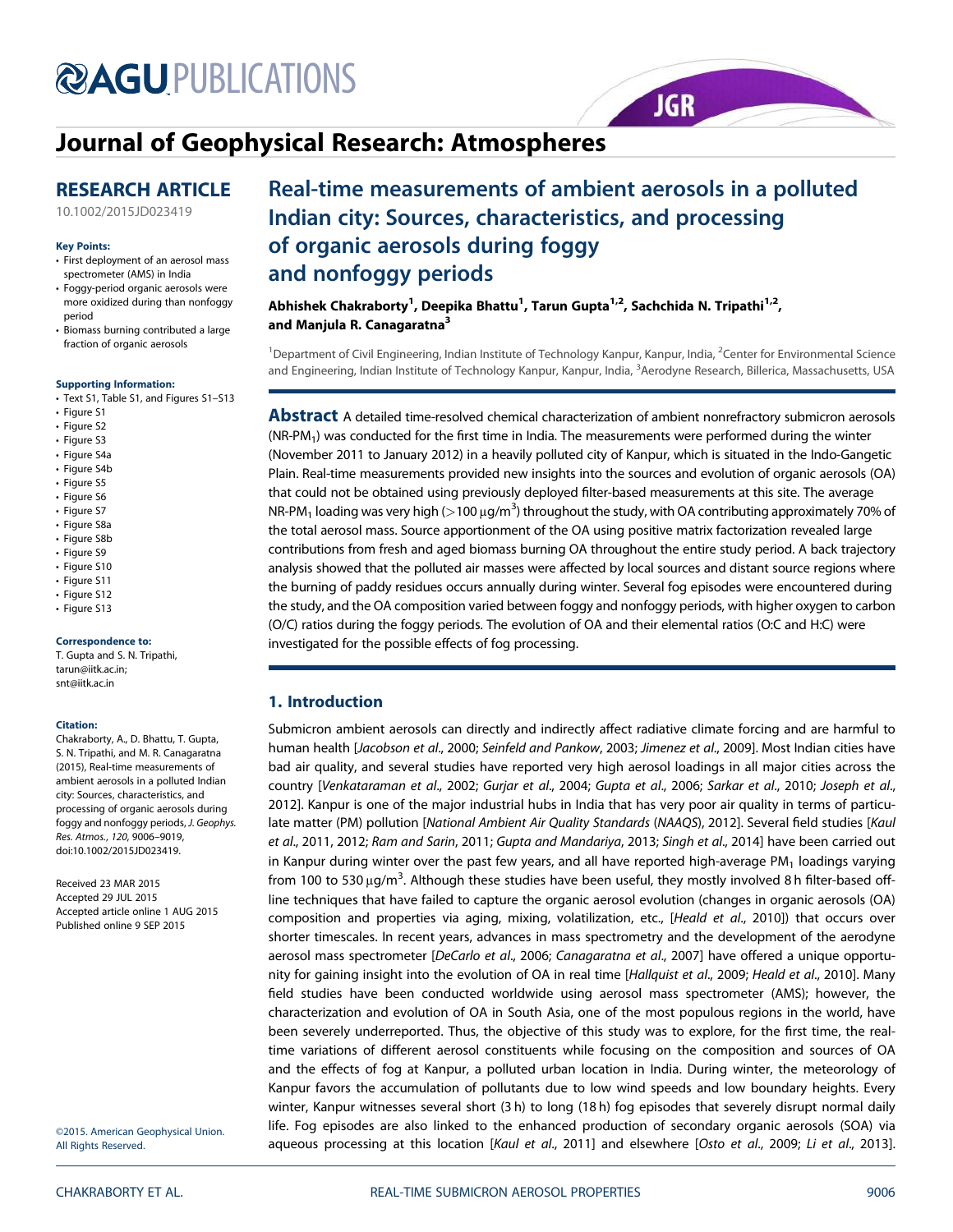During winter, local biomass burning is a major contributor [*Behera and Sharma*, 2010b; *Kaul et al*., 2011] to aerosol loadings at this location, in addition to other sources, such as vehicular/industrial emissions and the secondary aerosol production. Biomass burning organic aerosols (BBOA) are considered major contributors to the global OA budget, both in the form of primary OA (POA) [*Bond et al*., 2004; *De Gouw and Jimenez*, 2009] and SOA [*Grieshop et al*., 2009a, 2009b]. Generally, BBOA can have very different properties, depending on the fuel type, the burning conditions, and other parameters [*Saarikoski et al*., 2008; *Ortega et al*., 2013], and they have been linked to enhanced haze formation and visibility degradation [*Ryu et al*., 2007; *Cheng et al*., 2014]. AMS inlet cutoff size, however, does not allow direct sampling of fog droplets, so in this manuscript, we mostly investigated the differences between the mass concentrations and chemical compositions of the unactivated and unscavenged fraction of ambient NR (nonrefractory) PM<sub>1</sub> observed during the foggy and nonfoggy periods of the study period.

#### 2. Materials and Methods

#### 2.1. Measurement Site and Study Period

The real-time ambient aerosol measurements were carried out at the Indian Institute of Technology (IIT) Kanpur in India (26.5°N, 80.3°E, and 142 m above mean sea level). Kanpur is located in the center of the Indo-Gangetic Plain and is a large urban environment with a population of ≃4.5 million [*Government of India*, 2011] and seriously bad air quality [*NAAQS*, 2012]. IIT Kanpur is located away from the city center but within the city boundaries. The entire study was divided into two separate periods; the first period was from 2 to 18 November 2012 and characterized by a moderate relative humidity (RH) and temperature with no fog/haze events, so the entire period was designated as nonfoggy period (P1). The second period was from 20 December 2012 to 10 January 2013 and characterized by very low temperatures, high RH, and several (10) fog events; hence, P2 was designated as foggy period. We further divided the second period into foggy periods (P2\_FP) and nonfoggy periods (P2\_NFP). P2\_FP included the time periods of fog (mostly from late night to early morning), and P2\_NFP was composed of the remaining periods (during which the nights were mostly hazy) in P2. By World Meteorological Organization definition, fog indicates an atmospheric condition with visibility < 1 km and RH close to 100% and hazy conditions associated with 1 km < visibility < 5 km with RH ~ 80% [*Quan et al*., 2011]. In the absence of visibility measurements, we defined the beginning of a fog event as having a LWC (liquid water content)≥80 mg/m<sup>3</sup> [Gilardoni et al., 2014] for  $\geq$  15 min and marked the end of a fog event when LWC  $<$  80 mg/m $^3$  for  $>$  15 min. (Figure S1 in the supporting information).

#### 2.2. Instrumentation

A HR-ToF-AMS (high-resolution time-of-flight aerosol mass spectrometer) [*DeCarlo et al*., 2006; *Canagaratna et al*., 2007] was deployed for the first time in India, along with supporting instruments, including a scanning mobility particle sizer (SMPS, TSI Inc.) and a cloud combination probe (CCP, Droplet Measurement Technologies, to measure the LWC). The CCP was positioned at the rooftop of the laboratory building (at a height of 10 m above ground), and other instruments were housed inside the laboratory. Particle transmission efficiency of AMS is close to 100% from 100 to 700 nm particle size range [*Liu et al*., 2007], which is much lower than a typical fog droplet size, so during a fog event AMS can only measure interstitial aerosols, unactivated droplets [*Frank et al*., 1998] and residual aerosols left behind after fog evaporates. The CCP is primarily designed for aircraft sampling; however, in this study, the inlet was modified using an aspirator [*Singh*, 2011]. The CCP can measure different parameters and also includes a cloud imaging probe, but in this study only the CDP (cloud droplet probe) was used to measure LWC. The CDP uses a diode laser to count and size individual water droplets. The CCP measures droplet size distributions from 3 to 50 μm divided into 30 bins [*Lance et al*., 2010]; the bins are 1 μm wide from 3 to 14 μm, after which they become 2 μm wide. The AMS was operated in both high-sensitivity V and high-resolution W mode with a 1 min sampling time for each mode. The AMS was calibrated for inlet flow, ionization efficiency (IE), and particle sizing following standard protocols [*Jayne et al*., 2000; *Jimenez et al*., 2003; *Drewnick et al*., 2005]. Regular IE calibrations were performed before, during, and after the experiment. Furthermore, High efficiency particle arrestance/zero particle filter measurements were made at intervals of 2–3 days and during IE calibrations to assess the presence of gaseous interference in the mass spectra. The average relative ionization efficiencies of ammonium were 4.6 and 4.8 for the first and second periods, respectively, based on the IE calibrations, and were used to calculate the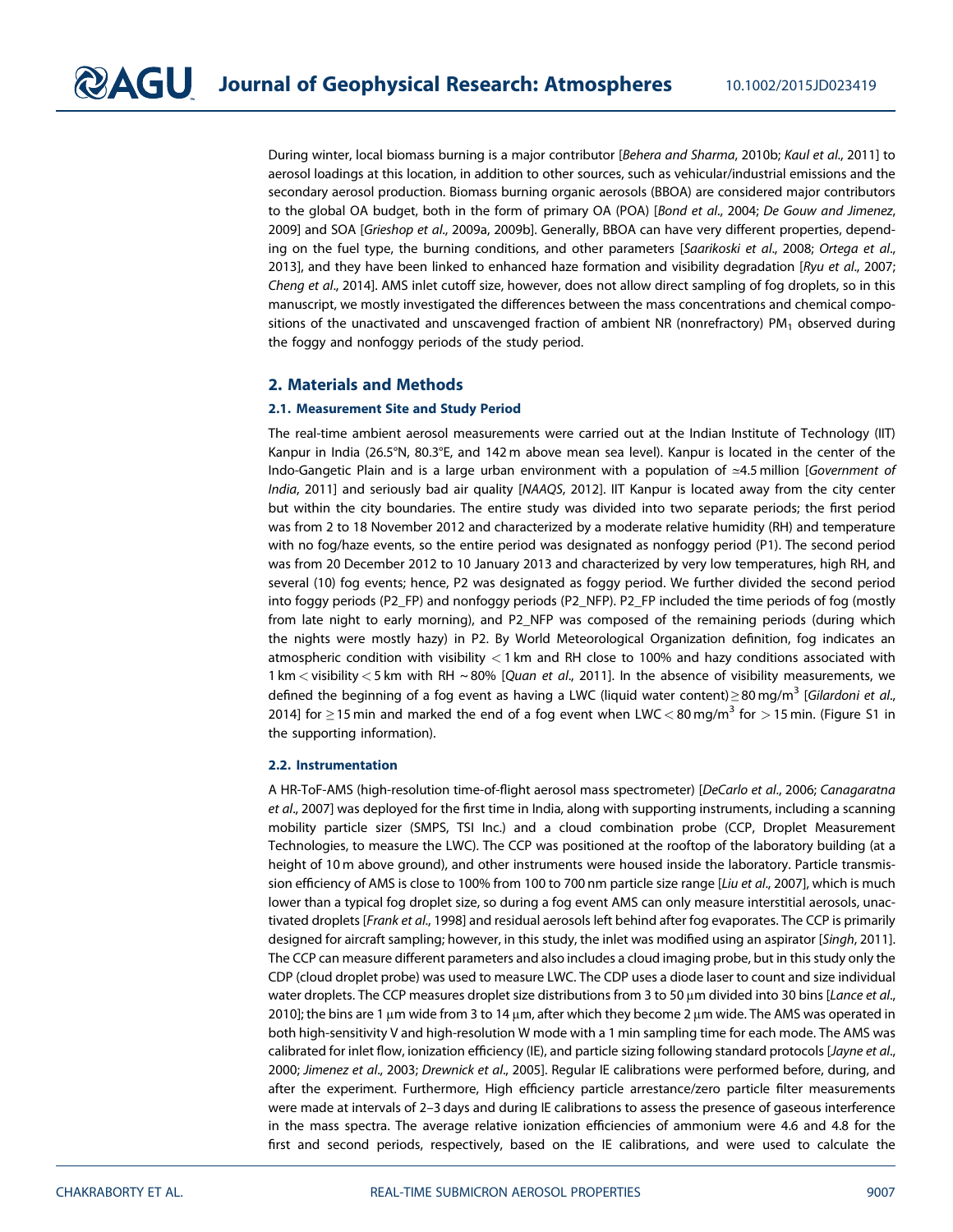| <b>Table 1:</b> Campaign Average (2 Standard Deviation) Meteorological Farameters |                                                                                                        |                                                                                                             |
|-----------------------------------------------------------------------------------|--------------------------------------------------------------------------------------------------------|-------------------------------------------------------------------------------------------------------------|
| Period                                                                            | Day                                                                                                    | Night                                                                                                       |
| P1<br>P <sub>2</sub> NFP                                                          | RH (%) = 65.8 (±3), $T = 25^{\circ}C$ (±4)<br>RH (%) = 72 (±3), $T = 22$ °C (±4), WS = 1.42 m/s (±0.7) | RH (%) = 70 (±5), $T = 20^{\circ}$ C (±3)<br>RH (%) = 78 (±3), $T = 14^{\circ}C$ (±3), WS = 1.21 m/s (±0.5) |
| P <sub>2</sub> FP                                                                 | RH (%) = 94.6 (±4), $T = 5.4$ °C (±0.8), LWC = 197 (±53) mg/m <sup>3</sup> , WS = 0.66 m/s (±0.4)      |                                                                                                             |

Table 1. Campaign Average (± Standard Deviation) Meteorological Parameters

 $NH_4^+$ (measured)/NH $_4^+$ (predicted) ratio or aerosol neutralization ratio (ANR). The calculated ANR agrees with previous filter-based measurements obtained at the same location [*Gupta and Mandariya*, 2013].

#### 2.3. Data Analysis

The AMS unit mass resolution (UMR) data were analyzed using the data analysis toolkit SQUIRREL (v1.51H), and the AMS high-resolution (HR) data were analyzed using PIKA (v1.10H) in IgorPro. HR fitting was carried out in both V and W mode up to *m/z* 150. The V mode data were used to calculate the mass concentrations of the different species and in PMF, while W mode data were used to determine the elemental ratios, although V and W mode elemental ratios were within 2–5% of each other. For both the periods, all of the data points were well within the f44 versus the f43 space (see Figure S3 in the supporting information) typical for the ambient measurements [*Ng et al*., 2011]. Details regarding data processing procedures can be found elsewhere [*Allan*, 2003; *Aiken et al*., 2007, 2008]. PMF analysis was carried out using the PMF evaluation tool [*Paatero and Tapper*, 1994; *Ulbrich et al*., 2009]. The quantitative accuracy of the AMS depends on the choice of the CE (collection efficiency) value. We used *Middlebrook et al*.'s [2012] formulation, which incorporates the effects of acidity, inlet RH, and chemical composition of sampled aerosols to calculate the CE value for both the periods; from that a calculated CE of 0.5 was used to determine the concentrations of the different species. This value has been used in numerous field studies worldwide [*Canagaratna et al*., 2007; *Middlebrook et al*., 2012]. The choice of this CE value (0.5) was also justified by good agreement between AMS and SMPS mass concentration(s) (Figure S2). Other uncertainties related to AMS measurements are well documented in the literature [*Allan*, 2003; *Aiken et al*., 2007; *Bahreini et al*., 2009]. The standard fragmentation table was modified at m/z values of 15, 29, and 44, based on HEPA filter measurements. A back trajectory analysis was performed for both the periods, and the air masses mostly arrived from the north-northwest, which is the predominant wind direction during this season at this location [*Behera and Sharma*, 2010b; *Patidar et al*., 2012].

#### 3. Results and Discussions

#### 3.1. Overall Meteorological Conditions, Aerosol Composition, Diurnal Variation, and Acidity

The average RH (%), *T* (°C), WS (wind speed) (only for P2, data are not available for P1), and LWC (shown only for foggy period) for both the periods are shown in Table 1.

Fog usually forms when air becomes saturated with water vapor (RH ~ 100%); however, several studies at polluted locations like Kanpur [*Kaul et al*., 2011; *Gupta and Mandariya*, 2013; *Singh et al*., 2014] and Hong Kong [*Li et al*., 2013; *Meng et al*., 2014] have reported fog formation at a relatively lower RH values. *Deng et al*. [2008] have shown that at higher RH, currently available RH measuring instruments have a negative bias of at least 5%. This bias in current RH measurements at higher RH may explain the observation of fog at apparently subsaturated conditions.

The overall NR-PM<sub>1</sub> composition, as calculated from a HR analysis, was dominated by organics ( $\sim$ 70% of total mass) (Figure 1a). The aerosol loading was higher during P2, with an overall value of 139 ± 44  $\mu$ g/m<sup>3</sup> (mean  $\pm$  standard deviation, this convention will be followed throughout the paper) and a value of 152  $\pm$  35 µg/m<sup>3</sup> at night; the corresponding overall aerosol loading and nighttime loading values during P1 were  $100 \pm 37$  μg/m<sup>3</sup> and  $110 \pm 34$  μg/m<sup>3</sup>, respectively. During the P2\_FP nighttime, when actual fog events were observed, the loading was slightly lower (132  $\pm$  30  $\mu$ g/m<sup>3</sup>) than for P2\_NFP nighttime (162  $\pm$  38  $\mu$ g/m<sup>3</sup>) when fog events were not observed. Some of this difference may be attributed to particle scavenging and removal by fog.

The aforementioned values are well within the range of previously reported PM<sub>1</sub> values (100–530  $\mu$ g/m<sup>3</sup>) from filter studies and AMS measurements at the same location [*Tare et al*., 2006; *Gupta and Mandariya*, 2013; Singh et al., 2014; *Bhattu and Tripathi*, 2015]. The extremely high NR-PM<sub>1</sub> loadings and the overwhelming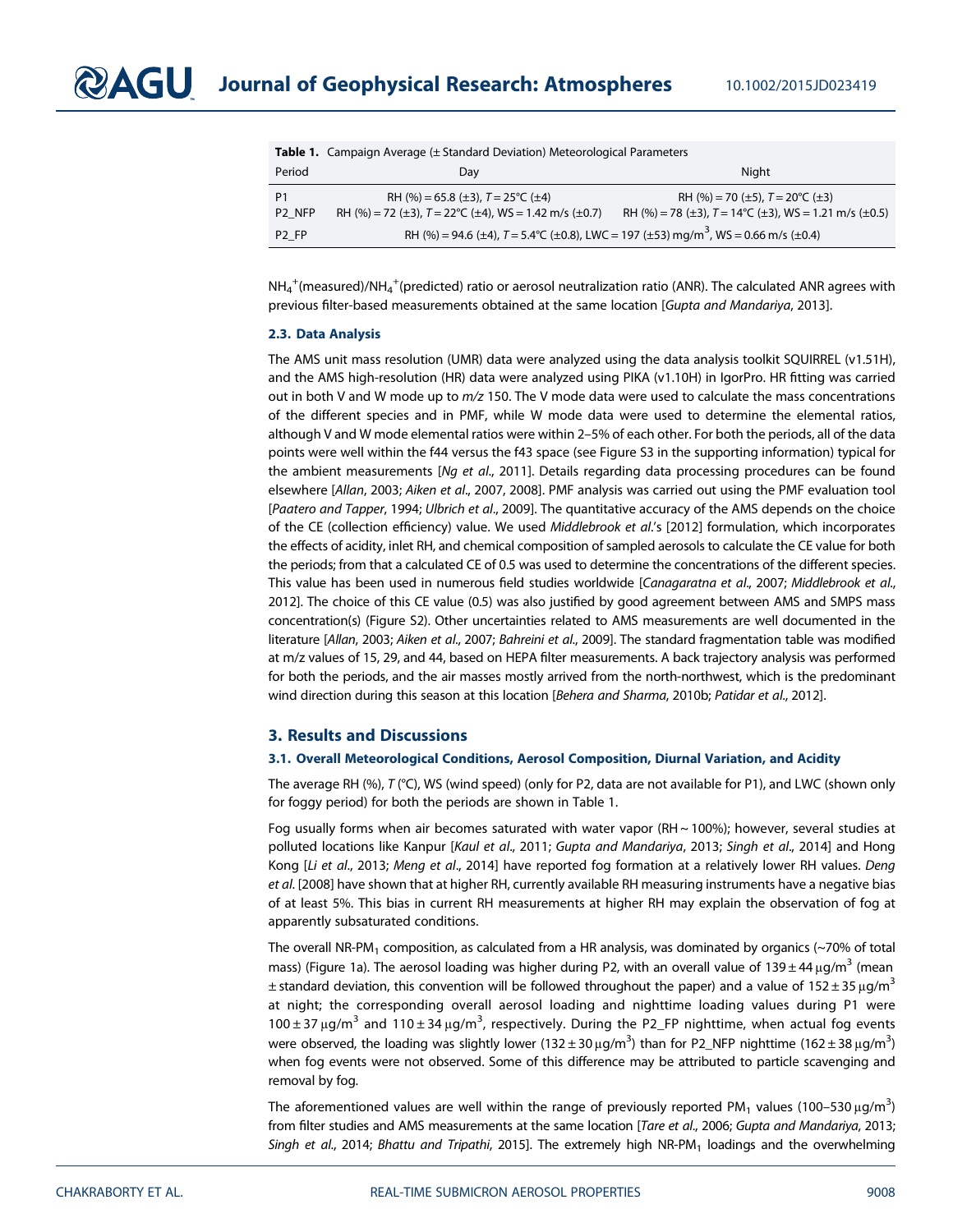

Figure 1. (a) Time series for NR-PM<sub>1</sub> aerosol species. Every species mass concentration(s) was increased from P1 to P2. (b) Overall composition and size distribution of NR PM<sub>1</sub> during P2 and P1.

dominance of the OA were different from previously reported AMS results for other winter field studies carried out elsewhere [*Zhang et al*., 2007b], including studies that were performed in China (as shown in Table S1 in the supporting information). Such extremely high NR-PM<sub>1</sub> levels were only reported during extreme haze events in China in 2013 [*Zhang et al*., 2014], which provides a sense of the extent of pollution at the current sampling location. The overall size distribution of all of the aerosol species during both the periods was broad (Figure 1b), with modes between 400 and 700 nm (for the vacuum aerodynamic diameter (dva)), indicating the significant presence of aged regional aerosols [*Alfarra et al*., 2004; *Zhang et al*., 2005]. The size distribution of the organics was broader than that of the other species and extended to smaller sizes, as reported in another AMS study from this location [*Bhattu and Tripathi*, 2015]. Thus, organic aerosols were more dominant with respect to their total mass over the low size ranges relative to the other size ranges. The dominance of the OA at smaller sizes (Figure S4) was reasonable considering the fresh emissions of carbonaceous particles from vehicles in urban environments, which typically have smaller mass-weighted size distribution [*Canagaratna et al*., 2004; *Huang et al*., 2011]. The mode of the organic size distribution was lower for P2 than for P1, which could be attributed to large contributions from fresh and aged primary OA (discussed in section 3.4.1) that usually have a smaller mode [*Huang et al*., 2011] and/or the scavenging of larger particles by fog.

The diurnal variations of the different aerosol constituents are shown in Figure S5. During P1, diurnal variations were clearly observed, with high concentrations during the nighttime and low concentrations during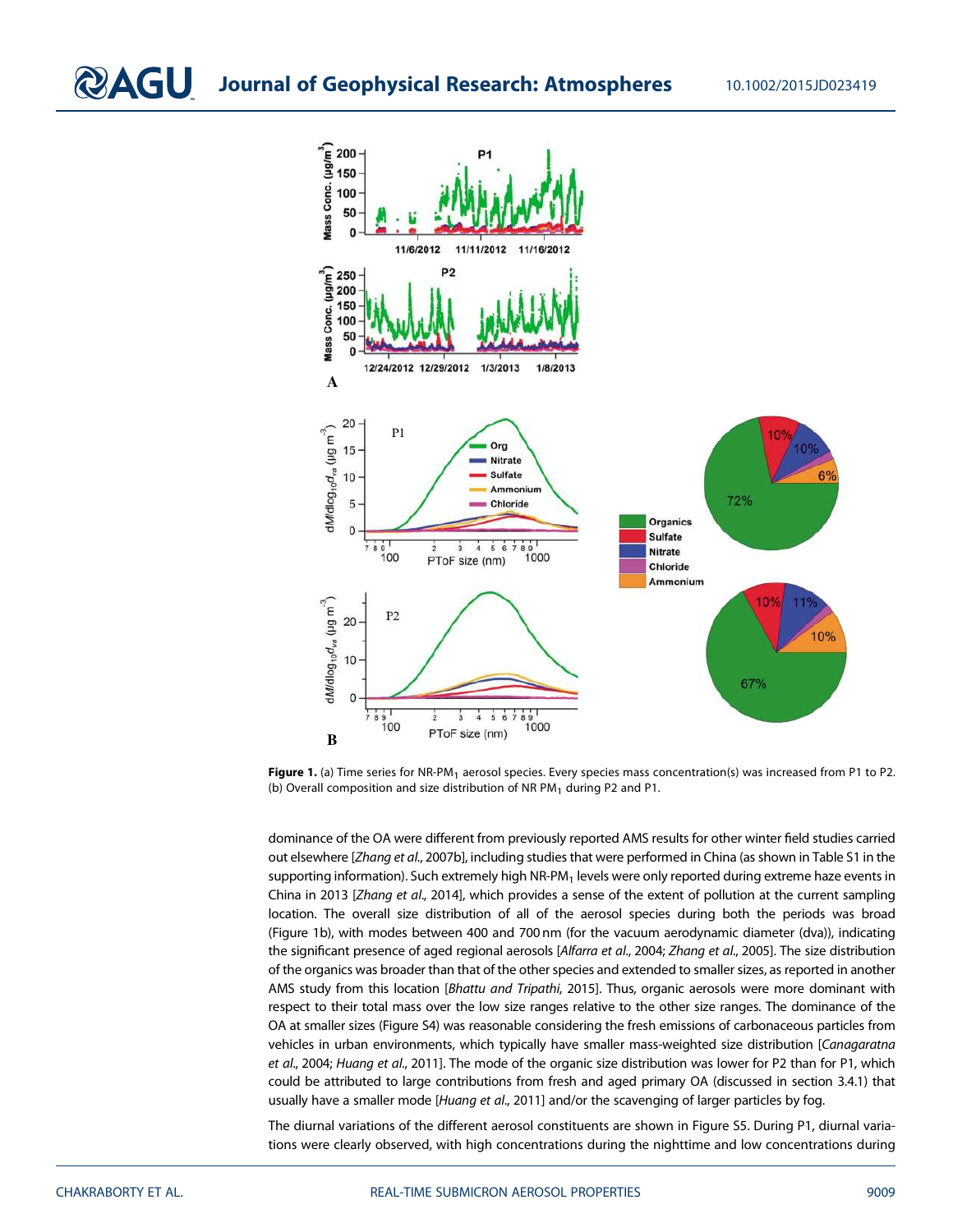the daytime because of the increased boundary layer height, enhanced mixing, and evaporation of volatile species like ammonium nitrate due to higher temperature. A relatively smaller decrease in the concentrations of sulfate and organics was observed, most likely because of the photochemical production of these species. Diurnal variations for different aerosol species were not as evident for P2 as they were for P1, most likely because of lower photochemical activities and smaller changes between the boundary layer heights during the daytime and nighttime for P2 relative to P1. The sulfate concentration peaked at approximately 10 A.M. local time during P2, as photochemical activity resumed after the fog dissipated. On average, the  $NO<sub>3</sub>/SO<sub>4</sub>$ ratios were lower during P2 as compared to P1, which may be attributed to enhanced sulfate formation via fog processing. As discussed below, a sharp increase in the OA during P2 nighttime was resulted from the combined effect of the enhanced biomass burning activities and lower boundary layer heights.

The aerosol neutralization ratio (ANR) was defined in terms of the AMS measured (*m*)  $NH_4^+$  to predicted (*p*) NH<sup>4</sup> + ratio [*Zhang et al*., 2007a] as follows:

> $\mathsf{ANR} = \mathsf{NH_4}^+$ measured $(m)/\mathsf{NH_4}^+$ predicted $(p)$ ratio  $=$  $NH_4^+(m)/18$  $NO_3^-(m)$  $\frac{1}{62}$ <sup>-2</sup> (m)  $+2*\frac{5O_4^{-2}(m)}{98}$  $\frac{-2(m)}{98} + \frac{\text{CI}^{-}(m)}{35.5}$ 35:5

where NH<sub>4</sub><sup>+</sup> (m), SO<sub>4</sub><sup>-2</sup> (m), NO<sub>3</sub><sup>-</sup> (m), and Cl<sup>-</sup> (m) are the measured AMS mass concentrations of ammonium, sulfate, nitrate, and chloride, respectively, and NH $_4^+$  ( $\it p$ ) is the predicted mass concentration of ammonium that was obtained by assuming that ammonium was the only cation that balanced the anions. Other cations, such as Ca<sup>+2</sup> and Mg<sup>+2</sup>, can also contribute to aerosol neutralization; however, previous studies conducted at the same location [*Ram and Sarin*, 2011] have shown that most of these metallic cations are associated with coarse mode (>2.5  $\mu$ m) particles; thus, the assumption that NH<sub>4</sub><sup>+</sup> is the dominant cation in the submicron aerosol is reasonable.

Generally, aerosols from both the periods were neutralized (average P1 ANR =  $1.01 \pm 0.09$ , average P2 ANR = 0.96  $\pm$  0.10) (see Figure S6 in the supporting information). The enhanced conversion of NH<sub>3</sub> to NH<sub>4</sub><sup>+</sup> at low temperatures and high RH [*Seinfeld and Pandis*, 2006], and abundance of NH<sup>3</sup> in this region [*Behera and Sharma*, 2010a; *Ram et al*., 2012; *Behera et al*., 2013] may have led to the neutralization of aerosols at this location.

Organonitrates (ON) can also produce NO $^{\rm +}$  and NO $_2^{\rm +}$  fragments and affect acidity calculations [*Farmer et al.,* 2010]. However, in this study, the average  $\overline{\text{NO}^+/\text{NO}_2}^+$  ratio varied between 2 and 2.7. This value was very similar to the ratio (2-2.30) obtained for pure  $NH_4NO_3$  during the IE calibrations and much lower than the values reported for ON in other AMS studies [*Fry et al*., 2009; *Bruns et al*., 2010]. High RH values (>50%) during both seasons were unfavorable for ON formation because of enhanced hydrolysis [*Liu et al*., 2012]. Thus, contribution of ONs seemed to be small or absent.

#### 3.2. OA Source Apportionment Via PMF

A PMF was performed on the AMS OA mass spectra for the entire study period using the HR V mode data. P2 and P1 periods were combined to identify the common factors that were present during both the periods and the variations in the contributions of these factors between the periods. The combined HR-PMF was used to divide the total OA into six factors (Figure 2), two primary BBOA (biomass burning OA), one HOA (hydrocarbon-like OA), and three OOA factors (oxidized OA, a surrogate of SOA), including one aged/oxidized BBOA [*Ng et al*., 2011] factor. PMF diagnostics are presented in the supporting information Figure S7. Except BBOA, the other factors were chosen based on the *Q*/*Q*exp values, the residuals, the physical interpretability, and the correlations with external tracers (Figure S8). No external tracers are available for BBOA; however, time trends of all the BBOA components exhibited good correlations with m/z 60 (the fragment that is used as a biomass burning marker in the AMS spectra) during both the periods. Relatively less oxidized biomass burning factors, BBOA-1 and BBOA-2, likely reflected the primary BBOA emissions, whereas the more oxidized OOA<sub>3</sub>-BBOA is hypothesized to reflect the BBOA emissions that were aged and underwent ambient processing. The diurnal plots (Figures 3a and 3b) of the PMF factors during P2 exhibited a sharp increase in the BBOA-1 and BBOA-2 concentrations during the night due to enhanced local biomass burning activities. Although time series of BBOA-1 and BBOA-2 looks similar, Figure S3 shows that BBOA-1 has a larger contribution from m/z 44 than BBOA-2, possibly due to the presence of higher levels of carboxylic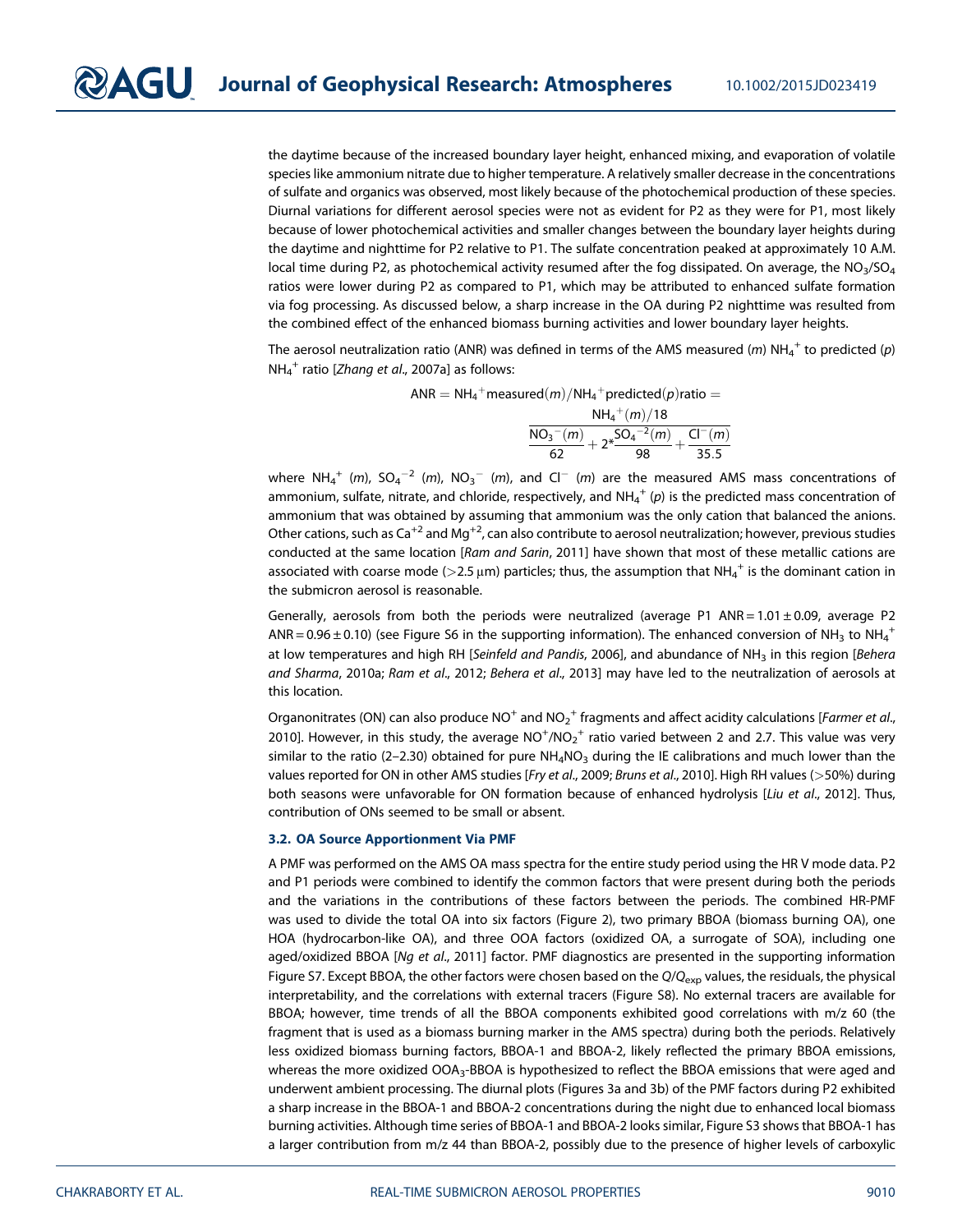

Figure 2. Combined HR-PMF factor profiles. OOA-1 and OOA-2 = oxidized organic aerosol factors, HOA = hydrocarbon-like OA (primary OA), BOOA-1 and BOOA-2 = biomass burning OA, and OOA<sub>3</sub>-BBOA = oxidized/aged BBOA.

acid moieties [*Ng et al*., 2011] in its molecular composition. The difference in the chemical composition of the two primary BBOAs likely reflects either two different types of biomass sources and/or different burning conditions of the same type of biomass. Highly oxidized BBOA factors have been reported in other studies [*Healy et al*., 2013; *Timonen et al*., 2013]. On average, increase in the absolute OA loading from P1 to P2 primarily occurred because of the higher contributions of the BBOA-2 and OOA<sub>3</sub>-BBOA components (Figure 3b). The diurnal time trends and the correlations between HOA and black carbon (see Figure S8) suggest that HOA was mainly coming from vehicular emissions. The HOA O/C ratio (0.15) calculated from the apportioned time trends was greater than that reported for diesel/gasoline exhaust [*Mohr et al*., 2009]. However, similar values have been reported in previous measurements [*Aiken et al*., 2010; *Huang et al*., 2010] of HOA in Mexico and China. It is important to note, however, that the HOA mass spectrum observed in this study may have contributions from unresolved cooking organic aerosol (COA). This is suggested by a higher m/z 55/57 ratio (=1.4) than usually seen for HOA (~1) [*Mohr et al*., 2009; *Allan et al*., 2010] and a significant contribution from the oxidized fragment (C3H3O + ) to m/z 55 which are more typically associated with the COA [*Allan et al*., 2010; *Zhang et al*., 2015]. HOA and COA may not be separated by PMF analysis (even when using solutions with higher numbers of factors) possibly due to their emission from sources with similar temporal trends. Other ambient studies [*He et al*., 2010, 2011] also reported this difficulty in separating OA factors with similar temporal trends and could explain the slightly higher O/C ratio of the HOA. The separation of HOA by PMF in air masses that are impacted by BBOA (particularly in the winter) is difficult and contributed some uncertainty to the source apportionment of the HOA factor mass spectrum and the time series.

The OOA-1 time trend was better correlated with odd oxygen  $O_X (O_3 + NO_2)$  [*Wood et al.*, 2010] during P2 as compared to P1, suggesting that OOA-1 was produced by local photochemistry. Although the peak in OOA-1 was not as obvious in the afternoons of P1, the OOA-1 concentrations remained constant despite the distinct increase in the boundary layer height in the afternoon, consistent with local photochemical production of OOA-1 during this period.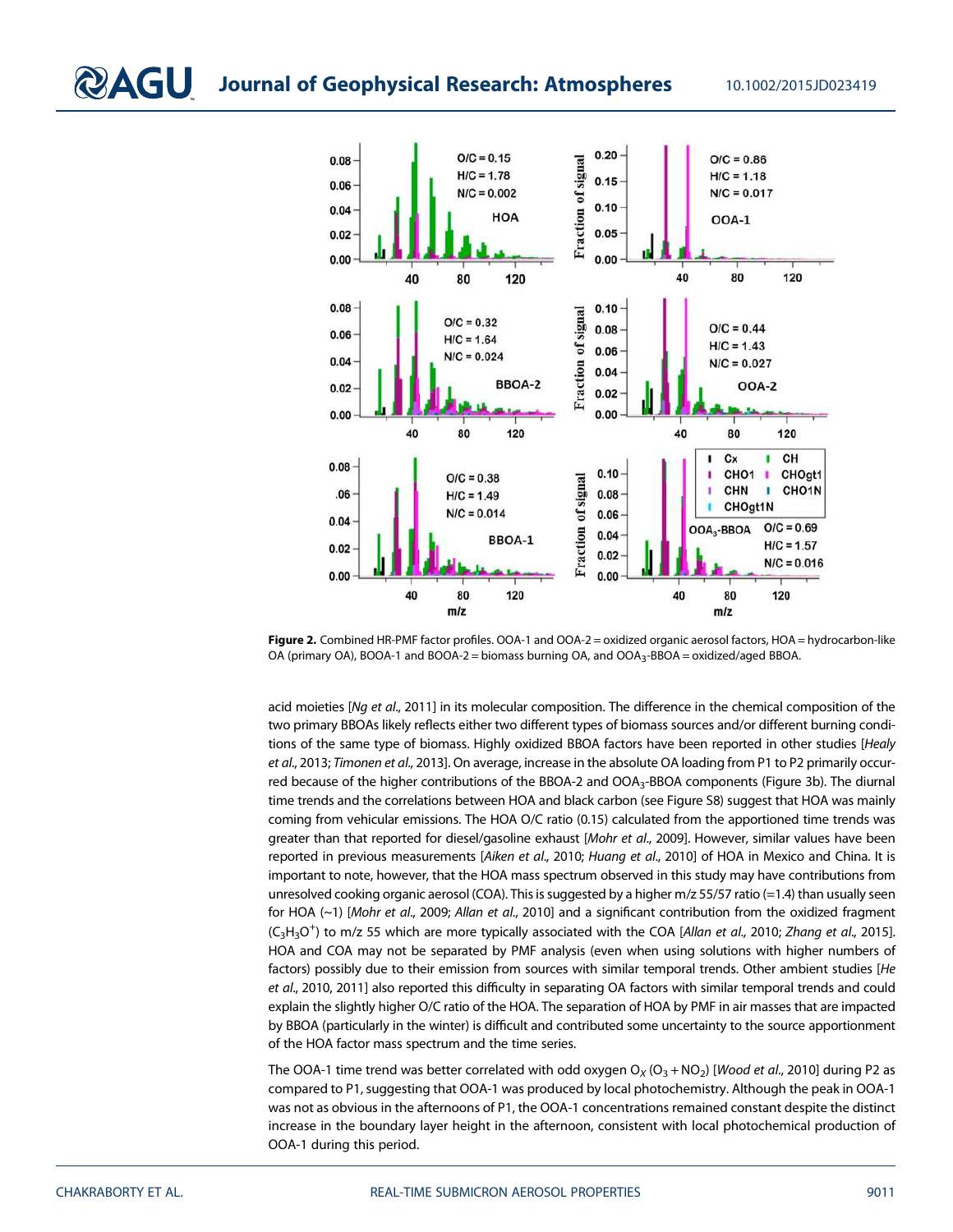

Figure 3. (a) HR-PMF factor diurnal profiles during P1. (b) HR-PMF factor diurnal profiles during P2; hourly NOX data were only available during P2. Decreasing trend during afternoon indicates increased boundary layer height (BLH) while nighttime increase indicates a combination of low BLH with enhanced local emissions.

The OOA-2 time series was well correlated with that of the aerosol nitrate indicating semivolatile nature of this oxidized factor. During P2 period, the secondary OAs (OOA1,2 + OOA<sub>3</sub>-BBOA, 69%) contributed significantly more toward the total OA than the primary OAs (29%, HOA + BBOA1,2) (Figures 1b and S9). However, the secondary and primary OA contributed equally during P1 (2% of the mass remained unapportioned in the PMF). Basic PMF diagnostics and correlations with external tracers are shown in the supporting information (Figures S7 and S8). The PMF analysis also shows that the OA composition varied significantly, although the overall NR- $PM<sub>1</sub>$  composition did not change significantly from P1 to P2 (Figure 1b).

#### 3.3. Back Trajectory Analysis

The effects of regional and longrange transport on  $NR$ -PM<sub>1</sub> aerosol loading and composition were determined by performing a back trajectory (BT) analysis using the Hybrid Single-Particle Lagrangian Integrated Trajectory (HYSPLIT4) model developed by NOAA/Air Resources Laboratory (ARL) [*Draxler and Rolph*, 2003]. The

meteorological data used in the computation of the trajectories come from the Global Data Assimilation System archive maintained by ARL (available online at http://ready.arl.noaa.gov/archives.php). First, 48 h back trajectories starting at 500 m above the ground in Kanpur (26.46°N, 80.33°E) were calculated every hour throughout the study period. Next, the trajectories were clustered according to their similarities in terms of spatial distributions using HYSPLIT4 software. The clustering principles and processes are described in the software user guide [*Draxler et al*., 2014]. The five-cluster (denoted as C1 to C5) solution was considered optimum for clustering according to the change in the total spatial variance, and the mean BTs of each cluster are shown in Figure 4. After clustering, the PM<sub>1</sub> chemical compositions corresponding to the BTs in each cluster were averaged, which is also shown in Figure 4. The BT analysis confirmed that the air masses sampled in this study predominantly arrived from the northwest, as reported in a previously conducted wintertime study at this location [*Patidar et al*., 2012]. BT analysis also indicates that the site is primarily affected by surface emissions as evident from the trajectory heights (Figure S10). However, the BT analysis also revealed some differences between P2 and P1. During P2, apart from C4 and C5, all other air masses had arrived from much longer distances away (>1000 km) relative to those that arrived during P1, and the most polluted air was associated with cluster 3, which had the highest contributions of biomass burning aerosols and sulfate. As previously mentioned, paddy residue is burned every year throughout northwest India in November, and these burning events affect the air masses transported to Kanpur. The NASA Moderate Resolution Imaging Spectroradiometer (MODIS) fire map [*Giglio et al*., 2003] indicated the presence of burning near the origin of the C3 air mass, which caused high loadings. Short-range regional transport also appeared to contribute to the NR-PM<sub>1</sub> loading, as indicated by C2. The lowest aerosol concentrations were observed for the C1 air masses, which underwent short-range transport but originated from southeast of the site. During P2, C1 represented the aerosols transported across the longest ranges and originated in northwest Pakistan. This cluster contained the highest relative contributions from OOA-1 but had the lowest aerosol concentration of all the clusters. In addition, C1 contained the highest relative amount of nitrate and the lowest relative contributions from sulfate among the five clusters. The air mass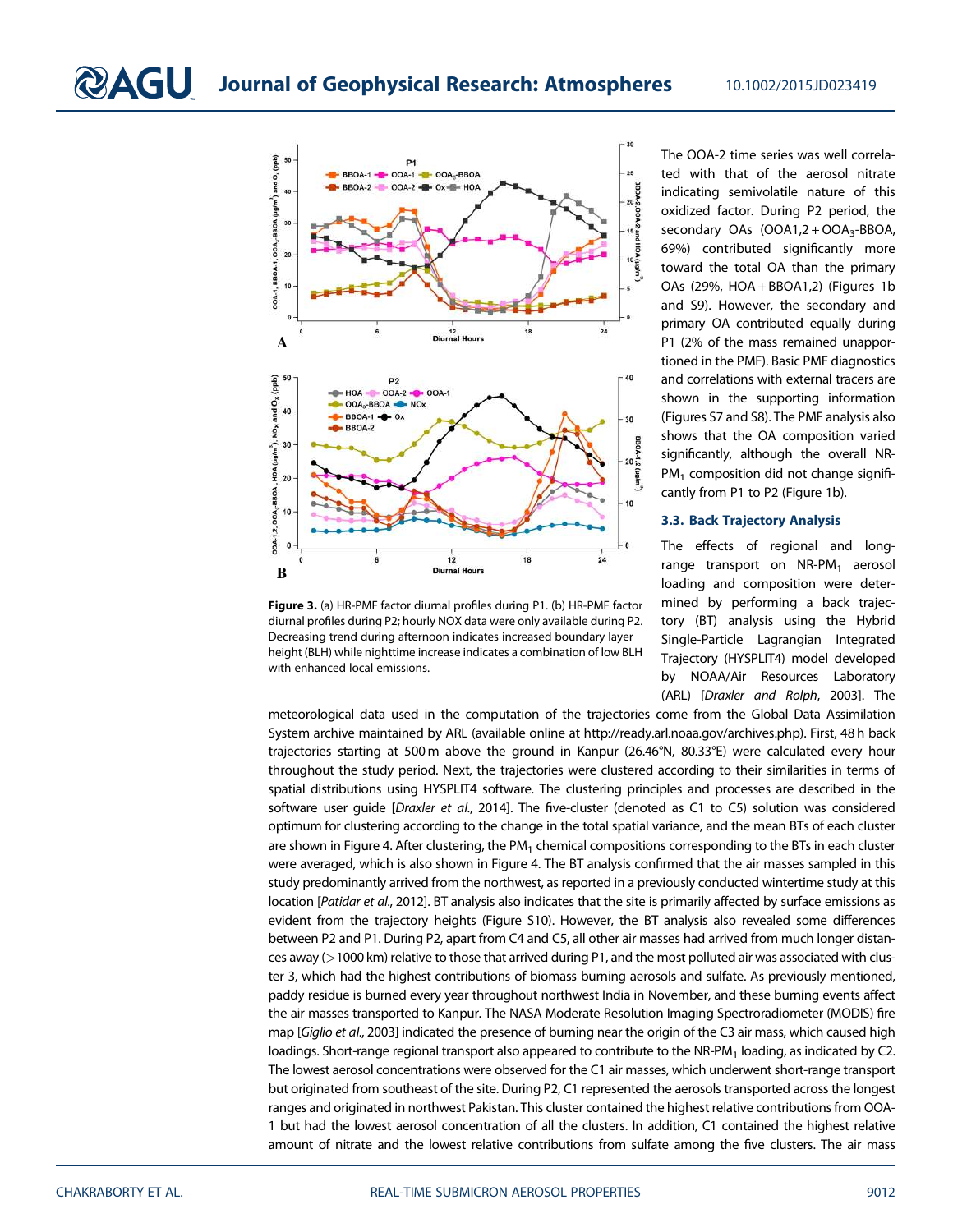



Figure 4. (a) Back trajectory analysis for P1. During P1 air masses were arriving from much shorter distances than P2. Pie and bar charts are showing average NR-PM1 composition and relative contributions of different types of OA, respectively. (b) Back trajectory analysis for P2. During P2 air masses were arriving from much longer distances P1 (Figure 4a). Pie and bar charts are showing average NR-PM1 composition and relative contributions of different types of OA, respectively.

traveled over several coal mines located in the area in Pakistan. Normally, coal mines are associated with huge NO*<sup>x</sup>* emissions from heavy mining equipment and nonideal burning of ammonium nitrate used in blasting [*Attalla et al*., 2008], which could result in relatively high nitrate contributions.

Apart from C1, all of the clusters during P2 had smaller contributions from OOA-1 and OOA-2, likely due to the stagnant conditions and lower levels of photochemical activity. Other clusters during P2 were significantly affected by the biomass burning-related sources. For example, C2 contained the highest relative contributions from the primary BBOA fractions and the most polluted air mass. These observations were consistent with the NASA MODIS fire map [*Giglio et al*., 2003] of fire events in the path of this air mass. Short-range regional transport (as represented by C4 and C5) appeared to contribute substantially to P2, and these air masses received their highest contributions from the aged BBOA fraction. The relative contributions of the aged BBOA increased as the air mass transport range decreased, and the highest oxidized BBOA contributions were observed during actual fog events. These observations suggest the need for future investigations to determine whether fog plays a role in primary BBOA processing at the study location.

#### 3.4. Organic Aerosol Elemental Ratios and Processing

#### 3.4.1. Difference Between P2 and P1

The organic aerosol elemental ratios exhibited stronger diurnal patterns

(Figure 5) during P1 than P2, and the O/C ratio peaked in the afternoon, indicating strong photochemical activity. But during P2, the daytime O/C ratio was only slightly higher than the nighttime O/C ratio (Figure 5). Generally, the primary organic aerosol species (HOA and BBOA) with higher H/C and lower O/C values, were more dominant at nighttime compared to daytime. The N/C ratio was slightly higher during P2, mostly resulted from the enhanced contributions from biomass burning [*Laskin et al*., 2009; *Huang et al*., 2011] and/or the interactions of the organics with NH<sub>3</sub>.

While solar radiation was higher during P1 (the average solar radiation was 463  $\pm$  48 W/m $^2$  for P1 and 405  $\pm$  51 W/m<sup>2</sup> for P2), the OA loading was lower during P1 (the overall and nighttime average OA values were 72 ± 30 μg/m<sup>3</sup> and 80 ± 34 μg/m<sup>3</sup>, respectively, for P1 and 94 ± 32 μg/m<sup>3</sup> for P2\_FP; the differences are statistically significant at the 95% confidence level, *p* < 0.01). Although the higher solar radiation favors more intense photochemistry and lower OA loadings favor the partitioning of relatively more oxidized organics into particulate phase than higher OA loadings [*Shilling et al*., 2009; *Kang et al*., 2011], the overall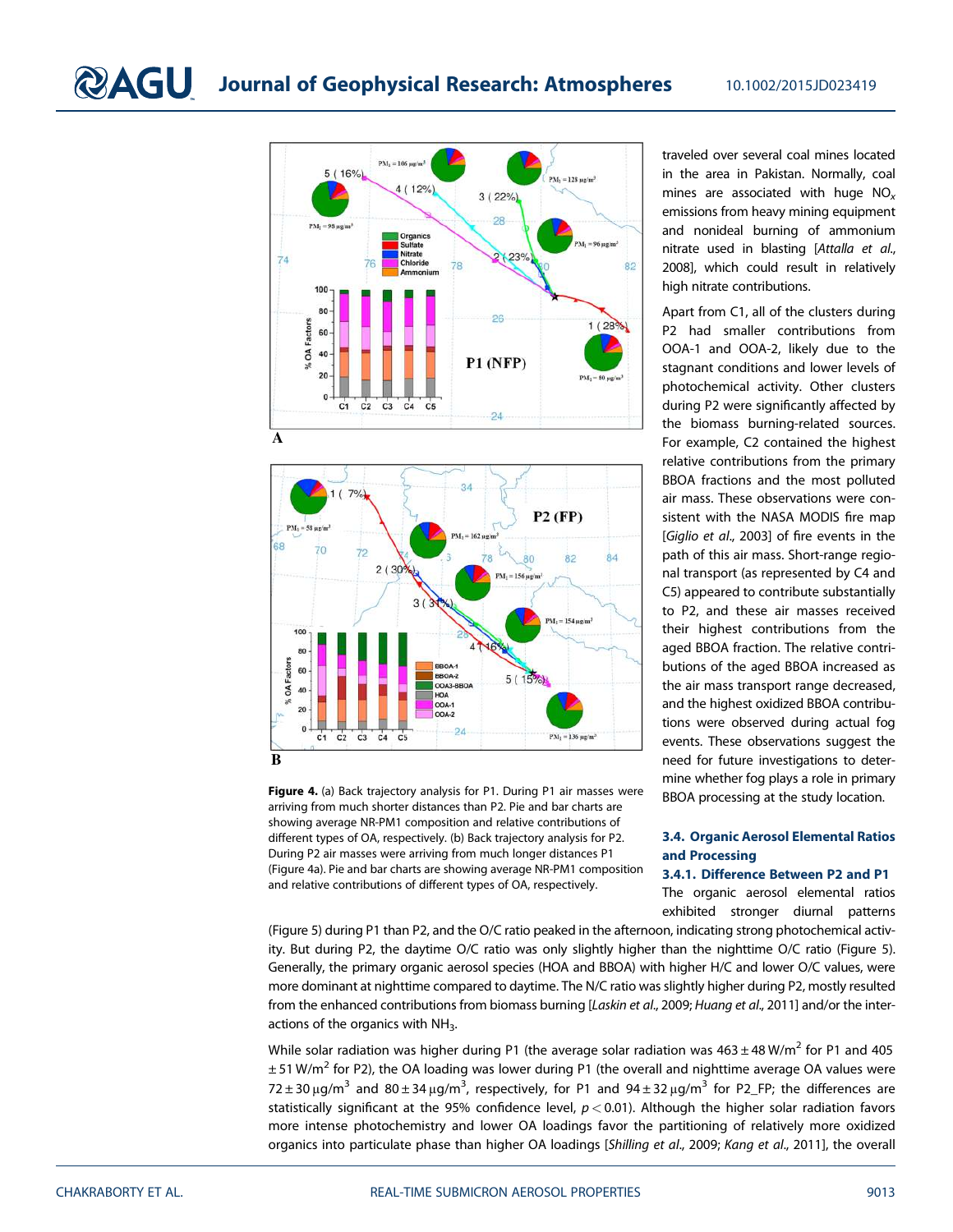

Figure 5. Diurnal variation of different elemental ratios during P2 and P1. Significant differences between daytime and nighttime O/C ratio can be seen in P1, but the differences were less during P2.

aerosol oxidation level of P1 (average  $O/C = 0.50$ ) remained slightly lower than P2 (average  $O/C = 0.55$ ). During P2\_FP, the average nighttime (6 P.M. to 6 A. M.) O/C ratio of [0.54(±0.05)] was higher than that of nighttime P1  $[0.44(\pm 0.06)]$ (The differences in O/C ratios are statistically significant,  $p < 0.001$ ) (Figure 5).

The OA evolution processes, in addition to the O/C ratio, were examined. Van Krevelen (VK) diagrams (Figure 6) have been previously used to investigate the OA chemical evolution [*Heald et al*., 2010; *Ng et al*., 2011]. The VK diagram shows further differences in the elemental compositions between P2 and

P1. First, for any given O/C values, P2 aerosols had higher H/C values than P1 aerosols, which can be explained by enhanced contribution of OOA<sub>3</sub>-BBOA to total OA during P2 than P1. The OOA<sub>3</sub>-BBOA not only had a high O/C ratio but also a high H/C ratio, unlike OOA-1 (see Figure 2), which was the dominant oxidized species during P1. These factors were plotted on an f44 versus f43 "triangle" plot (Figure S3) [*Ng et al*., 2010], which



Figure 6. Slopes of Van Krevelen (VK) diagram is very different from P1 to P2 indicating differences between P2 and P1 OA evolution processes. Black bordered circles and squares are representing every consecutive 4 h average of O/C and H/C for day (6 A.M. to 10 A.M. to 2 P.M. to 6 P.M.) and night (6 P.M. to 10 P.M. to 2 A.M. to 6 A.M.), and their movement is from left to right.

clearly showed that OOA-1 was the most aged factor at the top of the triangle and although OOA<sub>3</sub>-BBOA had a higher O/C ratio than OOA-2, OOA<sub>3</sub>-BBOA had a similar f44 level and a larger f43 level than OOA-2. This result suggests that oxygenated functional groups other than carboxylic groups, such as ketone/aldehyde groups [*Hawkins and Russell*, 2010] or alcohol groups, as evidenced by the higher f29 level [*Canagaratna et al*., 2014] contributed to the high O/C values of  $OOA<sub>3</sub>$ -BBOA. Figure 6 also shows the differences in the VK slopes for daytime and nighttime periods during P2 and P1. The OA observed during P2 lie along a shallower  $VK$  slope  $(-0.5)$  than the OA observed during  $P1$  (-0.7). A shallower slope is consistent with P2 OA containing more -OH/-ROOH functionality than P1 OA [*Ng et al*., 2011].

A similar trend was reported in an AMS study conducted in Hong Kong during fog and haze episodes [*Li et al*., 2013]. Figure 6 also revealed continuous chemical evolution of OA toward higher oxygenation with time during P2, while no such indication was found during P1 nights. Stagnant conditions during P2 nights along with high RH and fog seemed to have allowed more time for chemical processing of OA.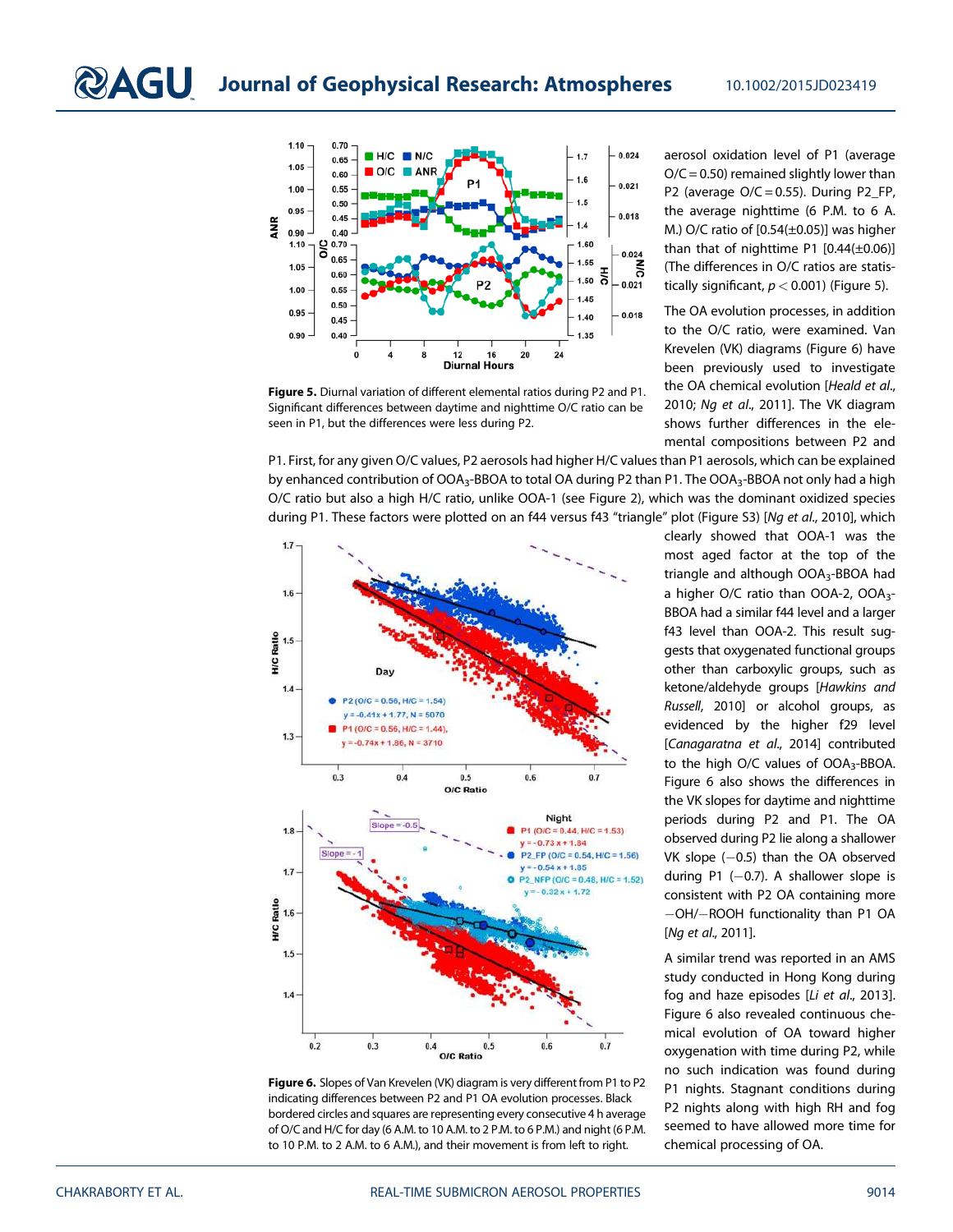

Figure 7. OA mass concentration(s) and relative composition comparison between before (6 h before fog starts), during and after fog (daytime hours after fog dissipation), and nonpostfog indicates daytime hours not preceded by a fog event. O/C and relative oxidized OA contribution to total OA increases during fog despite of fog scavenging and removal. Error bars are for  $\pm 1$ standard deviation (std) (for lower panel only  $-1$  std is shown).

We have also looked into the daytime and nighttime variations in VK diagram slopes. While the average daytime O/C (=0.56) for P1 and P2 are similar to each other, the average nighttime O/C for P1 (=0.44) is lower than the corresponding value for P2 (=0.54) (see Figure 5). During P2 and P1, the nighttime contribution of POAs was relatively higher than daytime as many POAs (like BBOA) emissions are enhanced during night. Even with different POA:OOA ratios, the daytime and nighttime VK slopes for P1  $(-0.74)$ and -0.73, respectively) are similar to each other, but as can be seen from Figure 6, during P1 nights, no temporal variations in H/C and O/C ratios are present indicating that different H/C, O/C values of this scatterplot are most likely originating from physical mixing of different OA components rather than any continuous OA evolution from lower to higher O/C ratio as seen for P1 daytime. For P2, daytime and nighttime  $slopes$   $(-0.41$  and  $-0.54$ , respectively) are slightly different but both are much shallower than that of P1; this could be due to different mixing ratios of OA components between two periods and/or difference in OA evolution processes. Shallower slope generally indicates addi-

tion of more -OH/-COOH functionality to carbon backbone while steeper slope indicates addition of more carbonyl (aldehyde/ketone) moieties [*Heald et al*., 2010; *Ng et al*., 2011]. Apart from that for P2 nights, continuous OA evolution from lower to higher O/C ratio can be seen indicating a continuous process of OA oxidation. During P2, nights were more stagnant as compared to P1 with very low wind speed and low boundary layer heights which possibly allowed more time for gas- and aqueous-phase oxidation. Although the AMS mostly measures the unscavenged and unactivated interstitial aerosols during the fog events, but it can also sample residual aerosols that have undergone aqueous processing and are left behind when fog evaporates. In this study, the large contribution from the aged BBOA factor during P2 makes it difficult to attribute enhanced oxidation to aqueous fog chemistry alone; the moderate RH and O/C correlation during P2 (Figure S11) could, however, indicate that aqueous oxidation played a part in the observed aerosol oxidation. 3.4.2. Variation in OA Composition and Elemental Ratios Within P2 (FP)

During P2 periods both foggy and nonfoggy time periods were observed. In general, the OA composition was different between these two types of P2 periods (Figure S12) with P2\_FP (O/C = 0.54) being more enriched in OOA than P2\_NFP nights (O/C = 0.48). The OA from P2\_FP and P2\_NFP nights also lie along different slopes in the VK diagram (—0.54 versus —0.32, respectively) (Figure 6). To assess whether this difference was due to differences in nature of OA chemical evolution or only caused by physical mixing of different OA components, we have replotted the VK diagrams for P2\_FP and P2\_NFP nights categorized according to similar ranges of POA:OOA ratios: 0–30%, 30–60%, and 60–100% (Figure S13). We found that VK diagram slopes for P2\_FP (-0.40, -0.32, -0.37) and P2\_NFP nights(-0.50, -0.70) (Figure S13) differ even for conditions with similar POA:OOA ratios and for P2\_NFP nights physical mixing have little effect on VK slopes. This suggests that the differences in OA chemical composition during P2\_FP and P2\_NFP could also be due to differences in chemical processing due to the presence/absence of fog.

A detailed analysis of prefog, fog, and postfog time periods (Figure 7) is used to elucidate the effect of fog on the OA composition. Prefog period is taken as 6 h before the onset of fog and postfog period as the daytime hours after fog dissipation. There were a few instances when fog events occurred on back-to-back days, so to avoid overlapping between prefog and postfog hours, this scheme is chosen. So prefog + foggy time periods were essentially evening to early morning periods, whereas postfoggy periods were mostly daytime hours.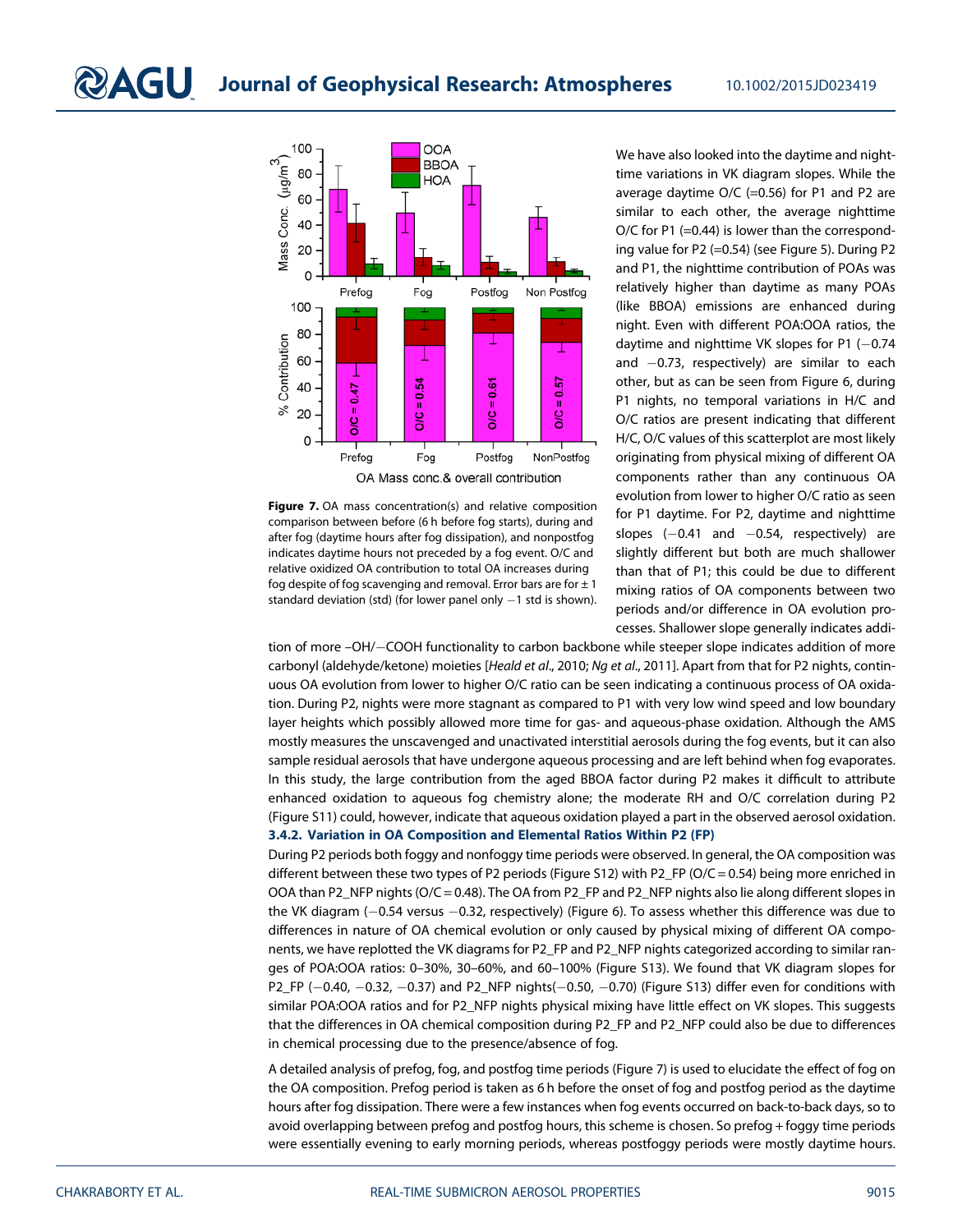

Figure 8. Relationships between the O/C and m/z44/m/z43 ratios and the ANR, which were well correlated with aerosol neutralization during both the periods (including the daytime, not shown).

Daytime hours during P2 that were not preceded by any fog events are classified as nonpostfoggy time periods.

As shown in Figure 7 apart from a very marginal decrease in HOA, all other OA components decreased significantly during fog periods as compared to prefog periods due to fog scavenging and removal. But the relative decrease (~70%) in primary BBOAs was much higher than  $OOAs$   $(OOA1,2 + OOA3 -$ BBOA) (~30%). So the relative contributions of OOAs increased from prefog to foggy period (increase is statistically

significant, *p* < 0.01) in line with the observed O/C increase. While more oxidized and hygroscopic OOA is expected to be preferentially scavenged as compared to primary BBOA [*Gilardoni et al*., 2014] it is likely that the OOA scavenging is offset by the OOA production.

Generally, stagnant and calm conditions during fog reduces the importance of long-range transport [*Jacob et al*., 1967; *Dall*'*Osto et al*., 2008], so the additional observed OOA was likely produced locally via enhanced aqueous (fog) phase processing [*Kaul et al*., 2011] along with usual gas-phase oxidation at this location. After fog dissipation and in the presence of the Sun, OOA increased while HOA and BBOA decreased possibly due to increased boundary layer height. It is also interesting to note that the OOA mass concentration during nonpostfoggy days were much lower than during postfoggy days while POAs mass concentration remained the same (Figure 7); as a consequence, nonpostfoggy OA had a lower O/C ratio and lower relative contribution (both are statistically significantly lower) from OOAs than postfoggy days. Unchanged POA concentration from postfoggy to nonpostfoggy days indicates that boundary layer dynamics did not play an important role in the observed change in OOA concentration. Instead, it is possible that the higher OOA concentration during postfoggy days was caused by enhanced amounts of oxidized organic residues left behind after fog evaporation.

#### 3.4.3. ANR Versus O/C Relationship

Figure 8 clearly shows that the ANR was correlated with the O/C, where the O/C increased with the ANR over both the periods. The diurnal variations of the O/C appeared to be closely correlated with the aerosol acidity (Figure 5). In a recent laboratory study using an AMS [*Liggio and Li*, 2013], the O/C ratio was reported to increase immediately after aerosol neutralization with excess NH<sub>3</sub>, which was attributed to the formation of oxidized oligomers ( $m/z > 300$ ) in the aerosol phase. Such a link was not clearly observed since possible oligomers were fragmented in the AMS. During P2 and P1, the increase in the O/C in the afternoon was associated with increasing relative intensity of the high m/z 44 (CO $_2^{\rm +}$ ) signal that is known to originate from carboxylic acids in the AMS [*Alfarra*, 2004; *Takegawa et al*., 2007]. Thus, the positive correlation between the O/C ratio and the ANR during the daytime may indicate the association of excess NH $_4^+$  with organic acids.

#### 4. Conclusions

We report the first use of an HR-ToF-AMS in India for obtaining real-time measurements of submicron aerosol characteristics. This study was conducted in a highly polluted Indian city during the winter. The results revealed extremely high NR-PM<sub>1</sub> loadings that were much greater than previously reported in other AMS studies. The overall aerosol composition was overwhelmingly dominated by organics throughout this study. Although the overall aerosol composition between P2 and P1 was similar, the source apportionment of OA via PMF revealed significant differences in the OA composition between the two periods. Particularly, the aged biomass burning factor contributed a significant portion of the OA during the foggy period. Local photochemical formation of oxidized organic aerosols was observed during the afternoon for both the periods. Van Krevelen plots of the aerosol composition showed continuous increase in O/C ratio throughout the P2 nights but revealed no such change during P1 nights. Also, the changes in OA elemental ratios/OA evolution followed different slopes during P1 and P2, even within P2 slopes are different from foggy to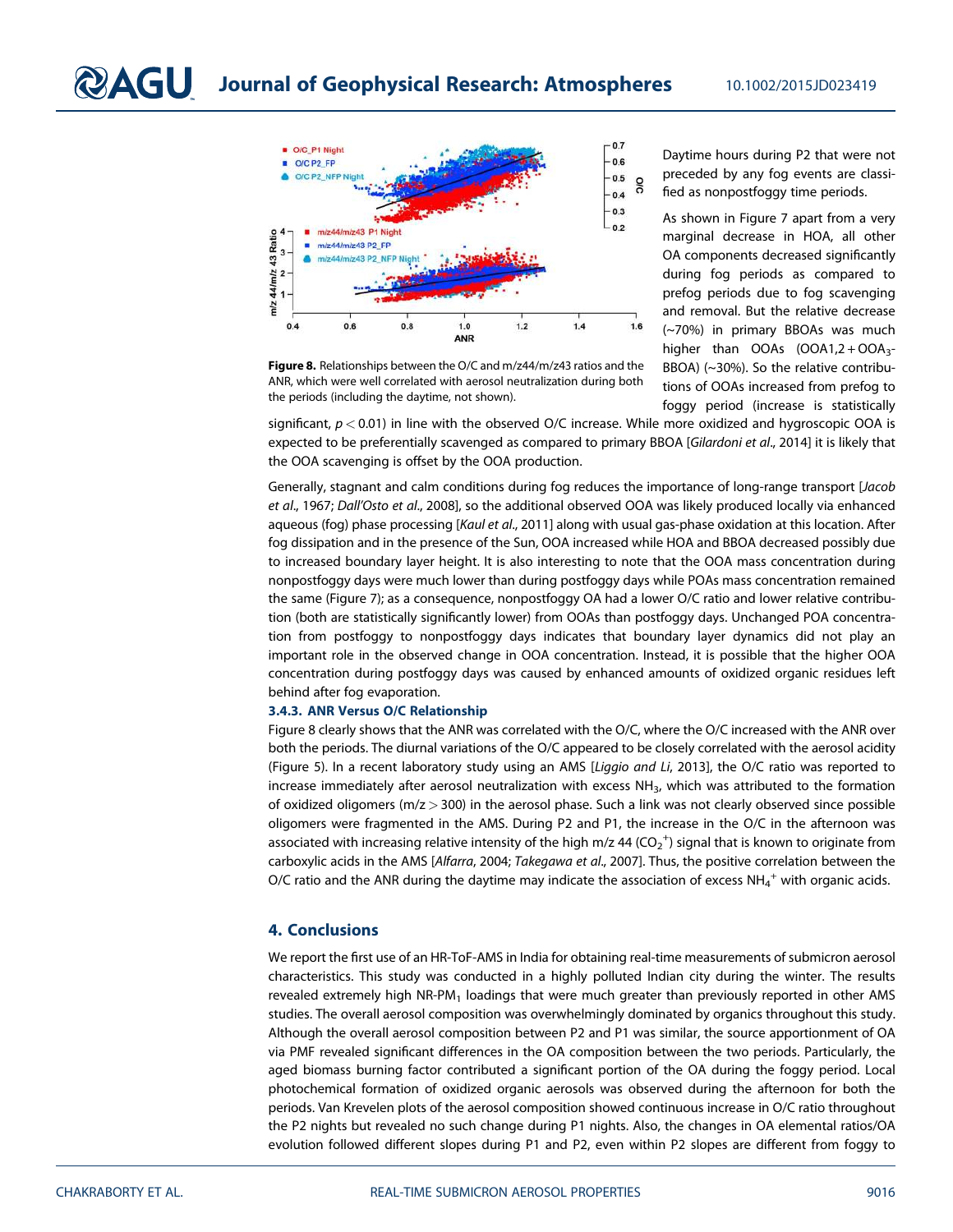nonfoggy nights. This change in slope cannot be explained by physical mixing of different OA factors alone and indicates that the changes in nature of oxidized functional groups added to OA during oxidation. Shallower slopes during P2 indicates that more acidic (-COOH) functional groups were added to OA as compared to more carbonyl (aldehyde and ketone) functional groups during P1 with much steeper slopes. A strong correlation between the aerosol oxidation level and aerosol neutralization was observed during this study. Increases in the ANR were largely correlated with increase in O/C and m/z 44 intensity (an AMS signature of the aerosol organic acid content) in the spectra, suggesting some interactions between the organic acids and inorganics. The time-resolved measurements in this study provide us with new information that has not been reported previously from traditional offline filter measurements conducted at the same location. We still lacked some valuable information on gas-phase chemistry, so future work will include the deployment of other real-time instruments like PTR-MS for measurements of VOC's with gas-phase OA oxidation and analysis of collected fog water. These additional measurements will offer a complete picture of effects of fog processing on gas + aqueous + condensed-phase OA in this highly populated and polluted region.

#### Acknowledgments

We acknowledge the support of IIT Kanpur for providing us with an HR-ToF-AMS for PG research and teaching. We also acknowledge funding by the Department of Science and Technology (DST) in India under the Continental Tropical Convergence Zone climate change program of the DST. We are grateful to Puneet Chhabra and Donna Super for their assistance with the HR and PMF data analysis. In addition, we thank Leah Williams and Vijay P. Kanwade for their input and acknowledge the NASA-AERONET-Solar Radiation Network team for providing us with solar flux data for Kanpur. We acknowledge the NOAA Air Resources Laboratory (ARL) for providing us with the HYSPLIT transport and dispersion model. The data that were used in Figure 4 were obtained from the NOAA website (http://ready.arl.noaa. gov). All the data and results that are used to support the conclusions of this article can be obtained from corresponding authors by sending emails to tarun@iitk.ac.in and/or snt@iitk.ac.in. This article contains supporting information that is 11 pages long (Text S1) with 13 figures (Figures S1–S13) and one table.

#### References

- Aiken, A. C., P. F. DeCarlo, and J. L. Jimenez (2007), Elemental analysis of organic species with electron ionization high-resolution mass spectrometry, *Anal. Chem.*, *79*(21), 8350–8358, doi:10.1021/ac071150w.
- Aiken, A. C., et al. (2008), O/C and OM/OC ratios of primary, secondary, and ambient organic aerosols with high-resolution time-of-flight aerosol mass spectrometry, *Environ. Sci. Technol.*, *42*(12), 4478–4485, doi:10.1021/es703009q.
- Aiken, A. C., et al. (2010), Mexico City aerosol analysis during MILAGRO using high resolution aerosol mass spectrometry at the urban supersite (T0)—Part 2: Analysis of the biomass burning contribution and the non-fossil carbon fraction, *Atmos. Chem. Phys.*, *10*(12), 5315–5341, doi:10.5194/acp-10-5315-2010.
- Alfarra, M. (2004), Insights into atmospheric organic aerosols using an aerosol mass spectrometer, PhD thesis, Inst. of Sci. and Technol., Univ. of Manchester, Manchester, U. K.
- Alfarra, M. R., et al. (2004), Characterization of urban and rural organic particulate in the lower Fraser valley using two aerodyne aerosol mass spectrometers, *Atmos. Environ.*, *38*(34), 5745–5758, doi:10.1016/j.atmosenv.2004.01.054.
- Allan, J. D. (2003), Correction to "Quantitative sampling using an aerodyne aerosol mass spectrometer: 1. Techniques of data interpretation and error analysis", *J. Geophys. Res.*, *108*(D9), 4283, doi:10.1029/2003JD001607.
- Allan, J. D., P. I. Williams, W. T. Morgan, C. L. Martin, M. J. Flynn, J. Lee, E. Nemitz, G. J. Phillips, M. W. Gallagher, and H. Coe (2010), Contributions from transport, solid fuel burning and cooking to primary organic aerosols in two UK cities, *Atmos. Chem. Phys.*, *10*(2), 647–668.
- Attalla, M. I., S. J. Day, T. Lange, W. Lilley, and S. Morgan (2008), NO*<sup>x</sup>* emissions from blasting operations in open-cut coal mining, *Atmos. Environ.*, *42*(34), 7874–7883.
- Bahreini, R., et al. (2009), Organic aerosol formation in urban and industrial plumes near Houston and Dallas, Texas, *J. Geophys. Res.*, *114*, D00F16, doi:10.1029/2008JD011493.
- Behera, S. N., and M. Sharma (2010a), Investigating the potential role of ammonia in ion chemistry of fine particulate matter formation for an urban environment, *Sci. Total Environ.*, *408*, 3569–3575, doi:10.1016/j.scitotenv.2010.04.017.
- Behera, S. N., and M. Sharma (2010b), Reconstructing primary and secondary components of PM2.5 composition for an urban atmosphere, *Aerosol Sci. Technol.*, *44*(11), 983–992, doi:10.1080/02786826.2010.504245.
- Behera, S. N., M. Sharma, V. P. Aneja, and R. Balasubramanian (2013), Ammonia in the atmosphere: A review on emission sources, atmospheric chemistry and deposition on terrestrial bodies, *Environ. Sci. Pollut. Res.*, *20*, 8092–8131, doi:10.1007/s11356-013-2051-9.
- Bhattu, D., and S. N. Tripathi (2015), CCN closure study: Effects of aerosol chemical composition and mixing state, *J. Geophys. Res. Atmos.*, *120*, 766–783, doi:10.1002/2014JD021978.
- Bond, T. C., D. G. Streets, K. F. Yarber, S. M. Nelson, J. H. Woo, and Z. Klimont (2004), A technology-based global inventory of black and organic carbon emissions from combustion, *J. Geophys. Res.*, *109*, D14203, doi:10.1029/2003JD003697.
- Bruns, E. A., V. Perraud, A. Zelenyuk, M. J. Ezell, S. N. Johnson, Y. Yu, D. Imre, B. J. Finlayson-Pitts, and M. L. Alexander (2010), Comparison of FTIR and particle mass spectrometry for the measurement of particulate organic nitrates, *Environ. Sci. Technol.*, *44*(3), 1056–1061, doi:10.1021/es9029864.
- Canagaratna, M. R., et al. (2004), Chase studies of particulate emissions from in-use New York City vehicles, *Aerosol Sci. Technol.*, *38*(6), 555–573, doi:10.1080/02786820490465504.
- Canagaratna, M. R., et al. (2007), Chemical and microphysical characterization of ambient aerosols with the aerodyne aerosol mass spectrometer, *Mass Spectrom. Rev.*, *26*(2), 185–222, doi:10.1002/mas.20115.
- Canagaratna, M. R., et al. (2014), Elemental ratio measurements of organic compounds using aerosol mass spectrometry: Characterization, improved calibration, and implications, *Atmos. Chem. Phys. Discuss.*, *14*(13), 19,791–19,835, doi:10.5194/acpd-14-19791-2014.
- Cheng, Z., et al. (2014), Impact of biomass burning on haze pollution in the Yangtze River delta, China: A case study in summer 2011, *Atmos. Chem. Phys.*, *14*(9), 4573–4585, doi:10.5194/acp-14-4573-2014.
- Dall'Osto, M., R. M. Harrison, H. Coe, and P. Williams (2008), Real-time observation of secondary aerosol formation during a fog event in London, *Atmos. Chem. Phys. Discuss.*, *8*, 20,019–20,050, doi:10.5194/acpd-8-20019-2008.
- De Gouw, J., and J. L. Jimenez (2009), Organic aerosols in the Earth's atmosphere, *Environ. Sci. Technol.*, *43*(20), 7614–7618, doi:10.1021/ es9006004.
- DeCarlo, P. F., et al. (2006), Field-deployable, high-resolution, time-of-flight aerosol mass spectrometer, *Anal. Chem.*, *78*(24), 8281–8289, doi:10.1021/ac061249n.
- Deng, X., X. Tie, D. Wu, X. Zhou, X. Bi, H. Tan, F. Li, and C. Jiang (2008), Long-term trend of visibility and its characterizations in the Pearl River Delta (PRD) region, China, *Atmos. Environ.*, *42*, 1424–1435, doi:10.1016/j.atmosenv.2007.11.025.
- Draxler, R., and G. D. Rolph (2003), HYSPLIT (HYbrid Single-Particle Lagrangian Integrated Trajectory) model, access via NOAA ARL READY Website (http://www.arl.noaa.gov/ready/hysplit4.html), NOAA Air Resources Lab., Silver Spring, Md.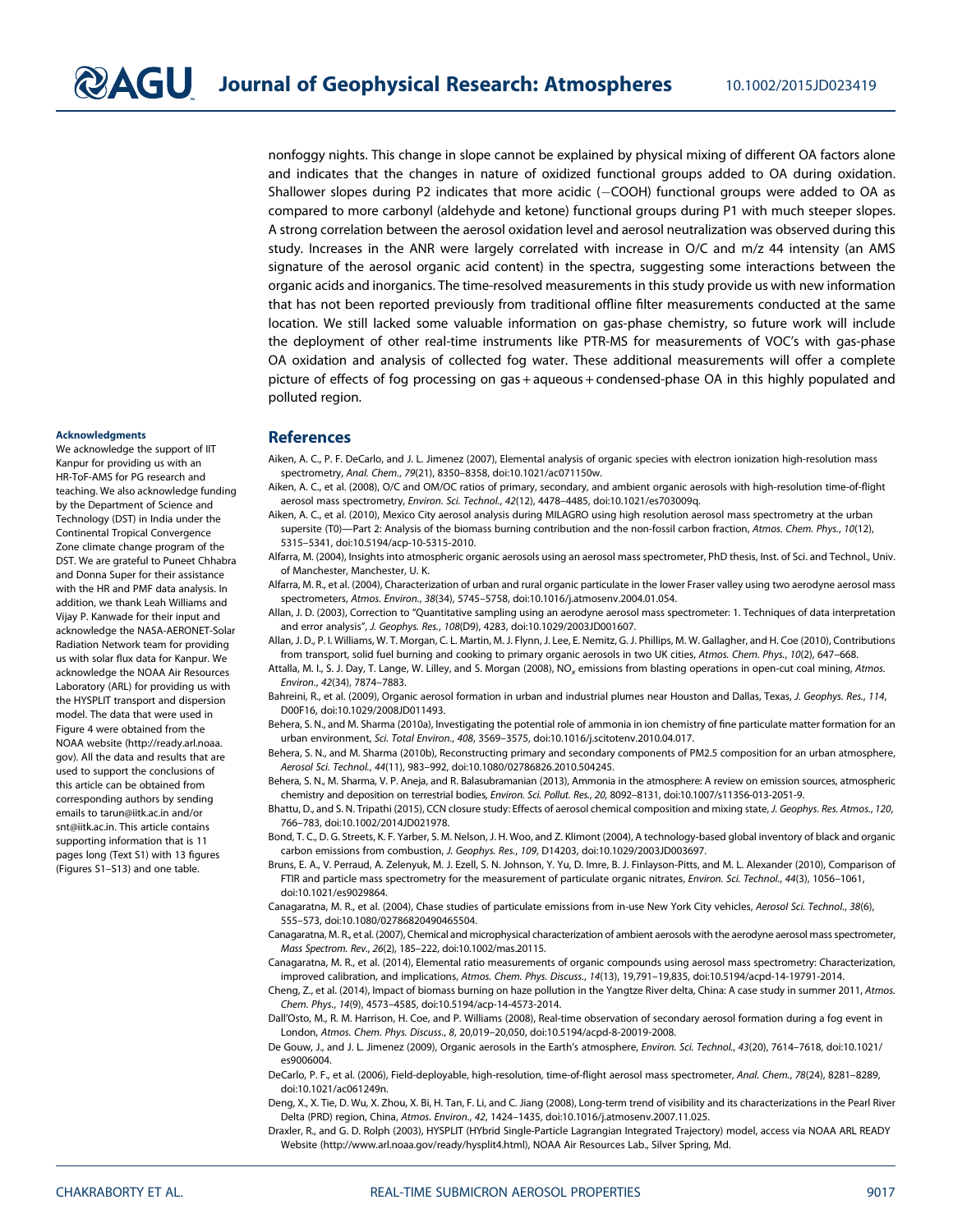$\mathbf{2AGU}$  Journal of Geophysical Research: Atmospheres 10.1002/2015JD023419

Draxler, R., B. Stunder, G. Rolph, A. Stein, and A. Taylor (2014), HYSPLIT4 user's guide, Version 4. Last Revised September 2014. [Available at http://www.arl.noaa.gov/documents/reports/hysplit\_user\_guide.pdf.]

Drewnick, F., et al. (2005), A new time-of-flight aerosol mass spectrometer (TOF-AMS)—Instrument description and first field deployment, *Aerosol Sci. Technol.*, *39*, 637–658, doi:10.1080/02786820500182040.

Farmer, D. K., A. Matsunaga, K. S. Docherty, J. D. Surratt, J. H. Seinfeld, P. J. Ziemann, and J. L. Jimenez (2010), Response of an aerosol mass spectrometer to organonitrates and organosulfates and implications for atmospheric chemistry, *Proc. Natl. Acad. Sci. U.S.A.*, *107*(15), 6670–6675, doi:10.1073/pnas.0912340107.

Frank, G., et al. (1998), Droplet formation and growth in polluted fogs, *Contrib. Atmos. Phys.*, *71*(1), 65–85.

Fry, J. L., et al. (2009), Organic nitrate and secondary organic aerosol yield from NO3 oxidation of β-pinene evaluated using a gas-phase kinetics/aerosol partitioning model, *Atmos. Chem. Phys.*, *9*(4), 1431–1449, doi:10.5194/acp-9-1431-2009.

Giglio, L., J. Descloitres, C. O. Justice, and Y. J. Kaufman (2003), An enhanced contextual fire detection algorithm for MODIS, *Remote Sens. Environ.*, *87*, 273–282, doi:10.1016/S0034-4257(03)00184-6.

Gilardoni, S., et al. (2014), Fog scavenging of organic and inorganic aerosol in the Po Valley, *Atmos. Chem. Phys.*, *14*(13), 6967–6981, doi:10.5194/acp-14-6967-2014.

Government of India (2011), Indian census 2011. [Available at http://www.census2011.co.in/census/district/535-kanpur-nagar.html.]

Grieshop, A. P., J. M. Logue, N. M. Donahue, and A. L. Robinson (2009a), Laboratory investigation of photochemical oxidation of organic aerosol from wood fires—1: Measurement and simulation of organic aerosol evolution, *Atmos. Chem. Phys.*, *9*(4), 1263–1277.

Grieshop, A. P., N. M. Donahue, and A. L. Robinson (2009b), Laboratory investigation of photochemical oxidation of organic aerosol from wood fires—2: Analysis of aerosol mass spectrometer data, *Atmos. Chem. Phys.*, *9*(6), 2227–2240.

Gupta, A. K., S. Nag, and U. K. Mukhopadhyay (2006), Characterisation of PM10, PM2.5 and benzene soluble organic fraction of particulate matter in an urban area of Kolkata, India, *Environ. Monit. Assess.*, *115*(1–3), 205–222, doi:10.1007/s10661-006-6550-8.

Gupta, T., and A. Mandariya (2013), Sources of submicron aerosol during fog-dominated wintertime at Kanpur, *Environ. Sci. Pollut. Res.*, *20*(8), 5615–5629, doi:10.1007/s11356-013-1580-6.

Gurjar, B. R., J. A. van Aardenne, J. Lelieveld, and M. Mohan (2004), Emission estimates and trends (1990–2000) for megacity Delhi and implications, *Atmos. Environ.*, *38*(33), 5663–5681, doi:10.1016/j.atmosenv.2004.05.057.

Hallquist, M., et al. (2009), The formation, properties and impact of secondary organic aerosol: Current and emerging issues, *Atmos. Chem. Phys.*, *9*(14), 5155–5236.

Hawkins, L. N., and L. M. Russell (2010), Oxidation of ketone groups in transported biomass burning aerosol from the 2008 Northern California Lightning Series fires, *Atmos. Environ.*, *44*, 4142–4154, doi:10.1016/j.atmosenv.2010.07.036.

He, L. Y., Y. Lin, X. F. Huang, S. Guo, L. Xue, Q. Su, M. Hu, S. J. Luan, and Y. H. Zhang (2010), Characterization of high-resolution aerosol mass spectra of primary organic aerosol emissions from Chinese cooking and biomass burning, *Atmos. Chem. Phys.*, *10*(23), 11,535–11,543, doi:10.5194/acp-10-11535-2010.

He, L.-Y., X.-F. Huang, L. Xue, M. Hu, Y. Lin, J. Zheng, R. Zhang, and Y.-H. Zhang (2011), Submicron aerosol analysis and organic source apportionment in an urban atmosphere in Pearl River Delta of China using high-resolution aerosol mass spectrometry, *J. Geophys. Res.*, *116*, D12304, doi:10.1029/2010JD014566.

Heald, C. L., J. H. Kroll, J. L. Jimenez, K. S. Docherty, P. F. Decarlo, A. C. Aiken, Q. Chen, S. T. Martin, D. K. Farmer, and P. Artaxo (2010), A simplified description of the evolution of organic aerosol composition in the atmosphere, *Geophys. Res. Lett.*, *37*, L08803, doi:10.1029/ 2010GL042737.

Healy, R. M., et al. (2013), Quantitative determination of carbonaceous particle mixing state in Paris using single-particle mass spectrometer and aerosol mass spectrometer measurements, *Atmos. Chem. Phys.*, *13*(18), 9479–9496, doi:10.5194/acp-13-9479-2013.

Huang, X. F., et al. (2010), Highly time-resolved chemical characterization of atmospheric submicron particles during 2008 Beijing Olympic Games using an aerodyne high-resolution aerosol mass spectrometer, *Atmos. Chem. Phys.*, *10*(18), 8933–8945, doi:10.5194/acp-10-8933- 2010.

Huang, X.-F., et al. (2011), Characterization of submicron aerosols at a rural site in Pearl River Delta of China using an aerodyne high-resolution aerosol mass spectrometer, *Atmos. Chem. Phys.*, *11*(5), 1865–1877, doi:10.5194/acp-11-1865-2011.

Jacob, D. J., F. H. Shair, J. M. Waldman, J. W. Munger, and M. R. Hoffmann (1967), Transport and oxidation of SO<sub>2</sub> in a stagnant foggy valley, *Atmos. Environ.*, *21*(6), 1305–1314, doi:10.1016/0004-6981(67)90077-7.

Jacobson, M. C., H. C. Hansson, K. J. Noone, and R. J. Charlson (2000), Organic atmospheric aerosols: Review and state of the science, *Rev. Geophys.*, *38*(2), 267–294, doi:10.1029/1998RG000045.

Jayne, J. T., D. C. Leard, X. F. Zhang, P. Davidovits, K. A. Smith, C. E. Kolb, and D. R. Worsnop (2000), Development of an aerosol mass

spectrometer for size and composition analysis of submicron particles, *Aerosol Sci. Technol.*, *33*, 49–70, doi:10.1080/027868200410840. Jimenez, J. L., et al. (2003), Ambient aerosol sampling using the aerodyne aerosol mass spectrometer, *J. Geophys. Res.*, *108*(D7), doi:10.1029/ 2001JD001213.

Jimenez, J. L., et al. (2009), Evolution of organic aerosols in the atmosphere, *Science*, *326*(5959), 1525–1529, doi:10.1126/science.1180353.

Joseph, A. E., S. Unnikrishnan, and R. Kumar (2012), Chemical characterization and mass closure of fine aerosol for different land use patterns in Mumbai City, *Aerosol Air Qual. Res.*, *12*(1), 61–72, doi:10.4209/aaqr.2011.04.0049.

Kang, E., D. W. Toohey, and W. H. Brune (2011), Dependence of SOA oxidation on organic aerosol mass concentration and OH exposure: Experimental PAM chamber studies, *Atmos. Chem. Phys.*, *11*(4), 1837–1852, doi:10.5194/acp-11-1837-2011.

Kaul, D. S., T. Gupta, S. N. Tripathi, V. Tare, and J. L. Collett Jr. (2011), Secondary organic aerosol: A comparison between foggy and nonfoggy days, *Environ. Sci. Technol.*, *45*(17), 7307–7313, doi:10.1021/es201081d.

Kaul, D. S., T. Gupta, and S. N. Tripathi (2012), Chemical and microphysical properties of the aerosol during foggy and nonfoggy episodes: A relationship between organic and inorganic content of the aerosol, *Atmos. Chem. Phys. Discuss.*, *12*(6), 14,483–14,524, doi:10.5194/ acpd-12-14483-2012.

Lance, S., C. A. Brock, D. Rogers, and J. A. Gordon (2010), Water droplet calibration of the Cloud Droplet Probe (CDP) and in-flight performance in liquid, ice and mixed-phase clouds during ARCPAC, *Atmos. Meas. Tech.*, *3*(6), 1683–1706, doi:10.5194/amt-3-1683-2010.

Laskin, A., J. S. Smith, and J. Laskin (2009), Molecular characterization of nitrogen-containing organic compounds in biomass burning aerosols using high-resolution mass spectrometry, *Environ. Sci. Technol.*, *43*, 3764–3771, doi:10.1021/es803456n.

Li, Y. J., B. Y. L. Lee, J. Z. Yu, N. L. Ng, and C. K. Chan (2013), Evaluating the degree of oxygenation of organic aerosol during foggy and hazy days in Hong Kong using high-resolution time-of-flight aerosol mass spectrometry (HR-ToF-AMS), *Atmos. Chem. Phys.*, *13*(17), 8739–8753, doi:10.5194/acp-13-8739-2013.

Liggio, J., and S. M. Li (2013), A new source of oxygenated organic aerosol and oligomers, *Atmos. Chem. Phys.*, *13*(6), 2989–3002, doi:10.5194/ acp-13-2989-2013.